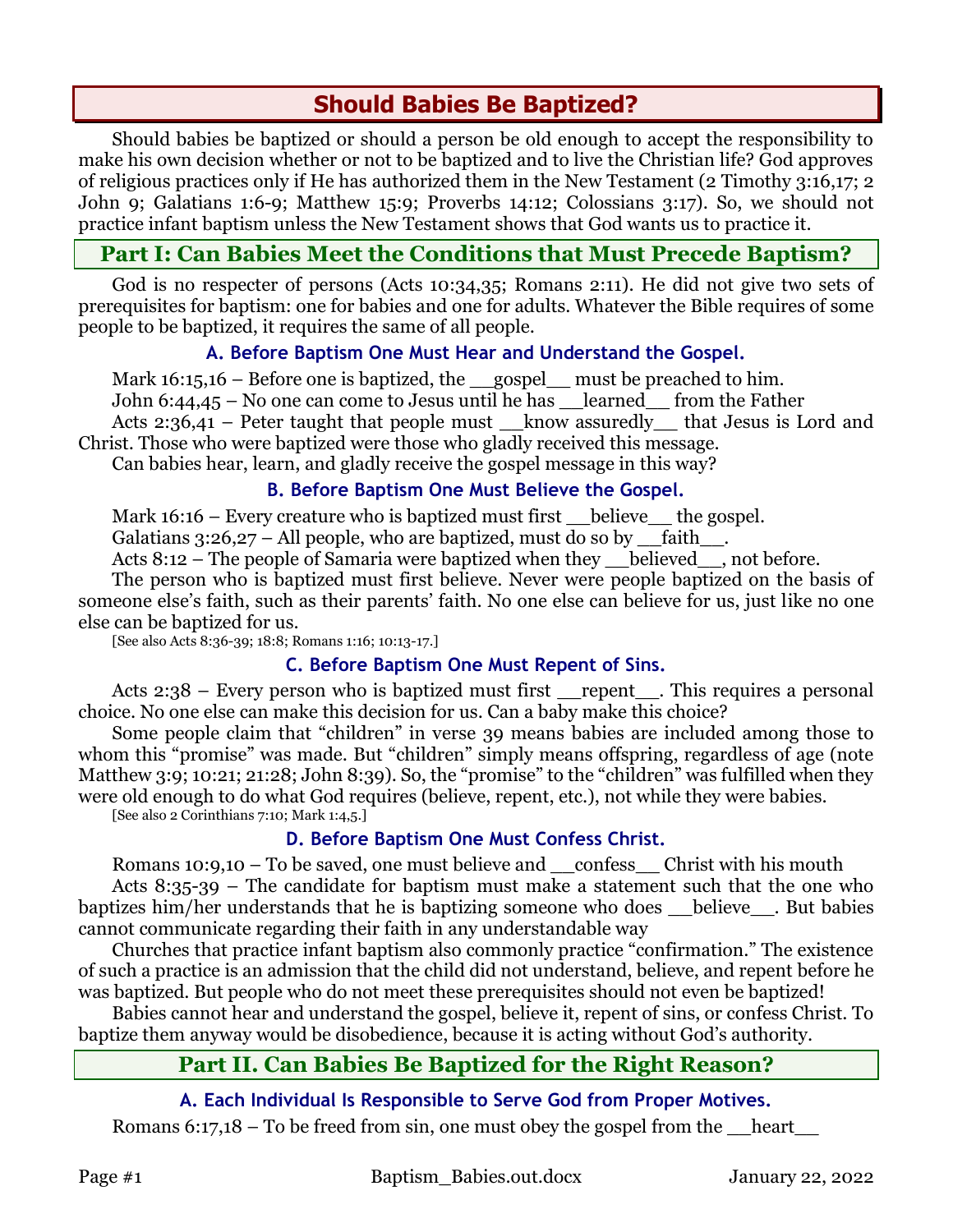Acts 2:40,41 – People who \_\_gladly received\_\_ the message were baptized.

Since a baby cannot possibly make this decision and cannot communicate any such decision to us, to baptize it anyway would violate God's law of personal responsibility.

[Cf. Romans 2:28,29; 1 Peter 1:22; 3:21; 2 Corinthians 8:5; Revelation 22:17; Philippians 2:12; 1 Corinthians 13:1-3.]

### **B. Each Person Should Be Baptized for the Proper Purpose.**

What are the proper purposes for which all must be baptized?

Mark  $16:16$  – He who believes and is baptized will be \_\_saved\_\_\_.

Acts  $2:38$  – Repent and be baptized for the remission of sins.

Acts 22:16 – Be baptized and \_\_wash away your sins\_\_.

1 Peter  $3:21$  – Baptism also now saves us.

Consider the Lord's Supper as an illustration. Even if a person does the right actions, but if his reasons are wrong, he displeases God (1 Corinthians 11:23-29). Likewise, if a person is baptized but does not do it to receive forgiveness of sins, then the baptism is not proper. Can a baby understand and make the choice to be baptized for the proper reasons?

#### **C. A Baby Cannot Be Baptized for Forgiveness because It Has No Sins.**

### *How could a baby become guilty of sin?*

We become sinners when we <u>transgress</u> God's law (1 John 3:4; James 1:13-15; Isaiah 59:1,2). But some people believe that babies have inherited guilt from Adam.

Ezekiel  $18:20$  – The child does not bear the sin of the father ; the wickedness of the wicked is upon \_\_himself\_\_ and the righteousness of the \_\_righteous\_\_ is upon himself.

2 Corinthians 5:10 – Each will be judged according to what \_\_he\_\_ has done, good or bad Guilt is not inherited. Further, no one will be justified because someone else decided to do

good. Specifically, babies are not held accountable for a parent's decision to have a child baptized.

The Bible says that Jesus was without sin (Hebrews 2:14,17; 2 Corinthians 5:21; 1 John 3:5), but how could He have been without sin if babies inherit the guilt of Adam's sin?

If a baby is guilty of sin, what happens if it dies before it is baptized, or if its parents refuse to baptize it? Wouldn't it follow that the baby is eternally lost?

Since baptism is essential to salvation, if a baby is a sinner, then its salvation must depend entirely on others to decide to baptize it. It has no choice in the matter, and cannot possibly influence its own destiny. This contradicts all the scriptures we have quoted showing that salvation is a matter of individual choice (2 Corinthians 5:10; etc.).

#### *What condition is a baby in?*

Psalms 106:37,38; Jeremiah 19:4,5 – Babies sacrificed to idols were \_\_innocent

Hebrews 12:9 – God is the Father of our spirits in contrast to human fathers who are fathers of our flesh. Would the sinless, righteous God give us sinful spirits?

Matthew 19:14; 18:3 – The kingdom is for those who are like Little children . Other passages show that to enter the kingdom we must become innocent or cleansed of sin (Colossians 1:13,14). So little children must be innocent and we become like them by being forgiven.

Jesus did not *baptize* the babies who came to Him; He touched them and prayed for them (Matthew 19:13; Mark 10:13-16). They could come to Him just as they were, without baptism.

Some people baptize babies as a "dedication" to encourage parents to train the child properly. But the gospel says that the purpose of baptism is to receive remission of sins. Baptism of babies as a "dedication" constitutes a human invention that perverts the purpose of baptism.

A baby does not need forgiveness for the simple reason that he is not guilty. He is in a safe condition, not accountable for sin until he is old enough to be able to understand and accept the responsibility to obey God. Since baptism is for the remission of sins, and since a baby has no sins, it follows that babies do not need baptism.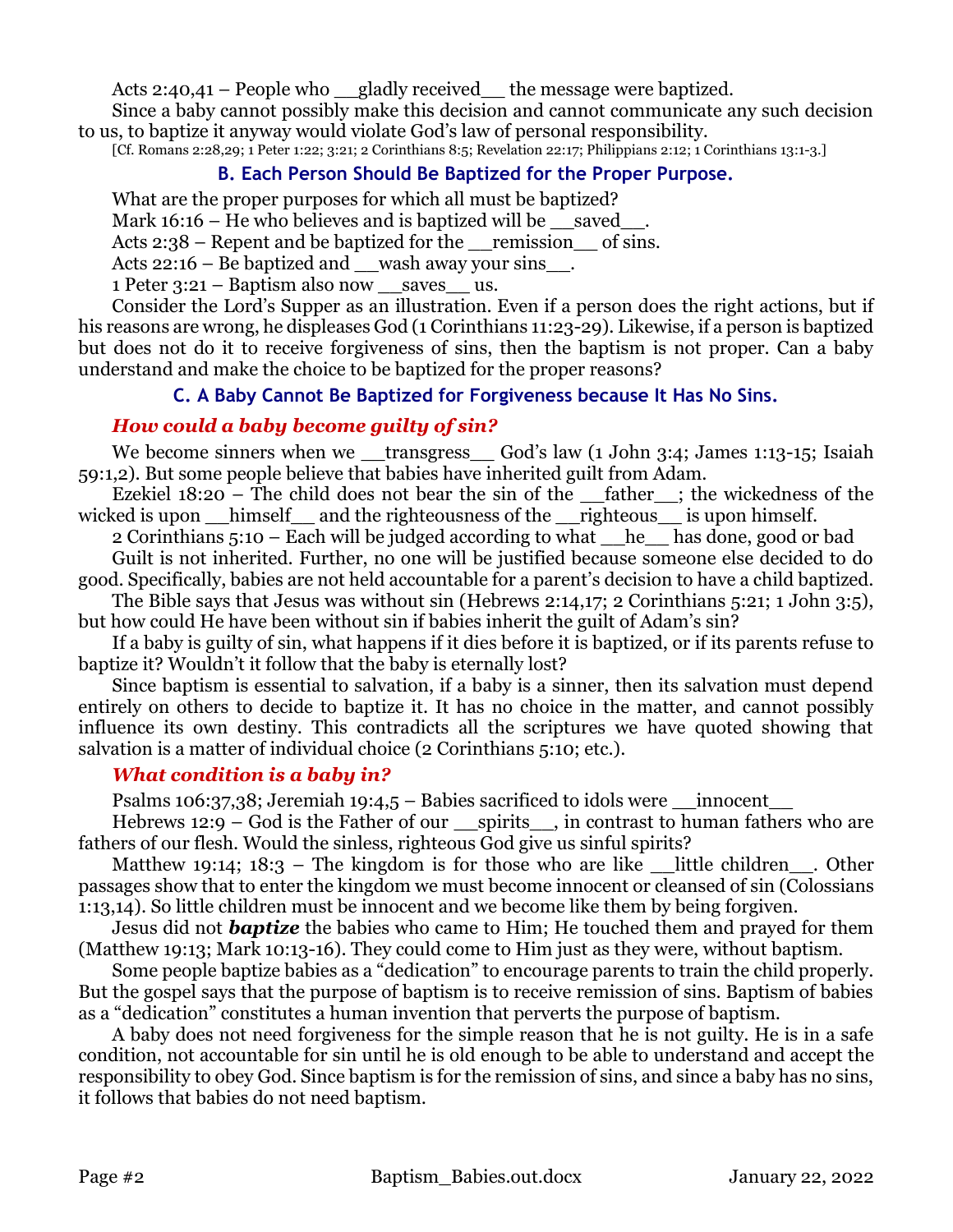# **Part III. Can Babies Fulfill the Requirements that Follow Baptism?**

God requires baptized people to fulfill certain responsibilities. If a person is not able to accept these responsibilities, then he is simply not ready to be baptized. Here are some examples:

# **A. All Baptized People Should Exhort and Encourage Other Christians.**

1 Corinthians 12:13,25,26 – Baptism makes people members of Jesus' body, the church (Ephesians 1:22,23; 5:23). All members in the church should \_\_care for\_\_ one another.

Ephesians  $4:16$  – Each part should work to edify the body.

What work can babies do? None. Therefore, they should not be baptized into the body.

### **B. All Baptized People Should Worship God.**

Acts 2:38-42,47 – The Lord added baptized people to His church (verses 41,47). These people then continued in breaking bread, prayer, and the apostles' doctrine.

1 Corinthians 14:15-20 – Members of the church should assemble with other Christians to sing, pray, and teach. This should be done with \_\_understanding\_\_. But babies cannot do so.

1 Corinthians 10:16,17; 11:23-29 – All members of the body should \_\_eat\_\_ the bread and drink the cup in communion (10:16,17). If they eat without understanding, they eat and drink damnation to themselves (11:23-29).

God requires all members of the church to do things that babies cannot do. Therefore, the command to be baptized is not addressed to babies and does not include them.

# **C. Baptized People Should Put God First in Their Lives.**

Romans 6:3,4,11-18 – Baptized people should walk in \_\_newness of life\_\_ and not let \_\_sin\_\_ reign in their bodies, but must use their members as instruments of righteousness.

Romans 12:1,2 – Brethren should present their bodies as living sacrifices to God

1 Corinthians 15:58 – Brethren should always abound in the \_\_work of the Lord\_\_

Matthew 28:19,20 – Baptized people should be taught to obey all Jesus' commands. They must be *capable* of learning those commands and must have a heart willing to obey.

No one should be baptized unless he has made such a commitment. A baby cannot do this, so he should not be baptized until he is old enough to choose for himself to do so.

We have learned what God says people must do *before* they can be baptized, *during* baptism (the proper purpose), and *after* baptism. Babies do not qualify in any of these areas.

# **Part IV. Can Infant Baptism Be Scripturally Defended?**

Notice some efforts that have been made to justify baptizing babies.

# **A. Babies with Faith**

Some people claim that babies can have faith, so should be baptized.

*Romans 10:13-17 – Faith comes by \_\_hearing\_\_ God's word.* Do churches teach babies the gospel before baptizing them? Of course not. If the child had faith from infancy, why do they try to instill faith in these children later in life in "confirmation"?

Remember that 1 Corinthians 14:20 expressly states that babies are not capable of having understanding of the kind required for members of Jesus' church.

*We have shown that people must repent of sin and confess Christ before baptism, then they must fulfill the duties of baptized people.* Even if babies could have faith, we could never know it because they cannot understandably confess it. And remember, all baptized people are in the church and must learn to fulfill the duties of membership. Even if babies had faith (which they do not), that would only be part of what God requires.

*Just suppose babies could believe. Logically, then, babies could also DISbelieve.* But the Bible says to baptize the ones who believe and *not* the ones who do *not*  believe (Mark. 16:16; Acts 8:12,36,37; etc.). How do we make such a distinction?